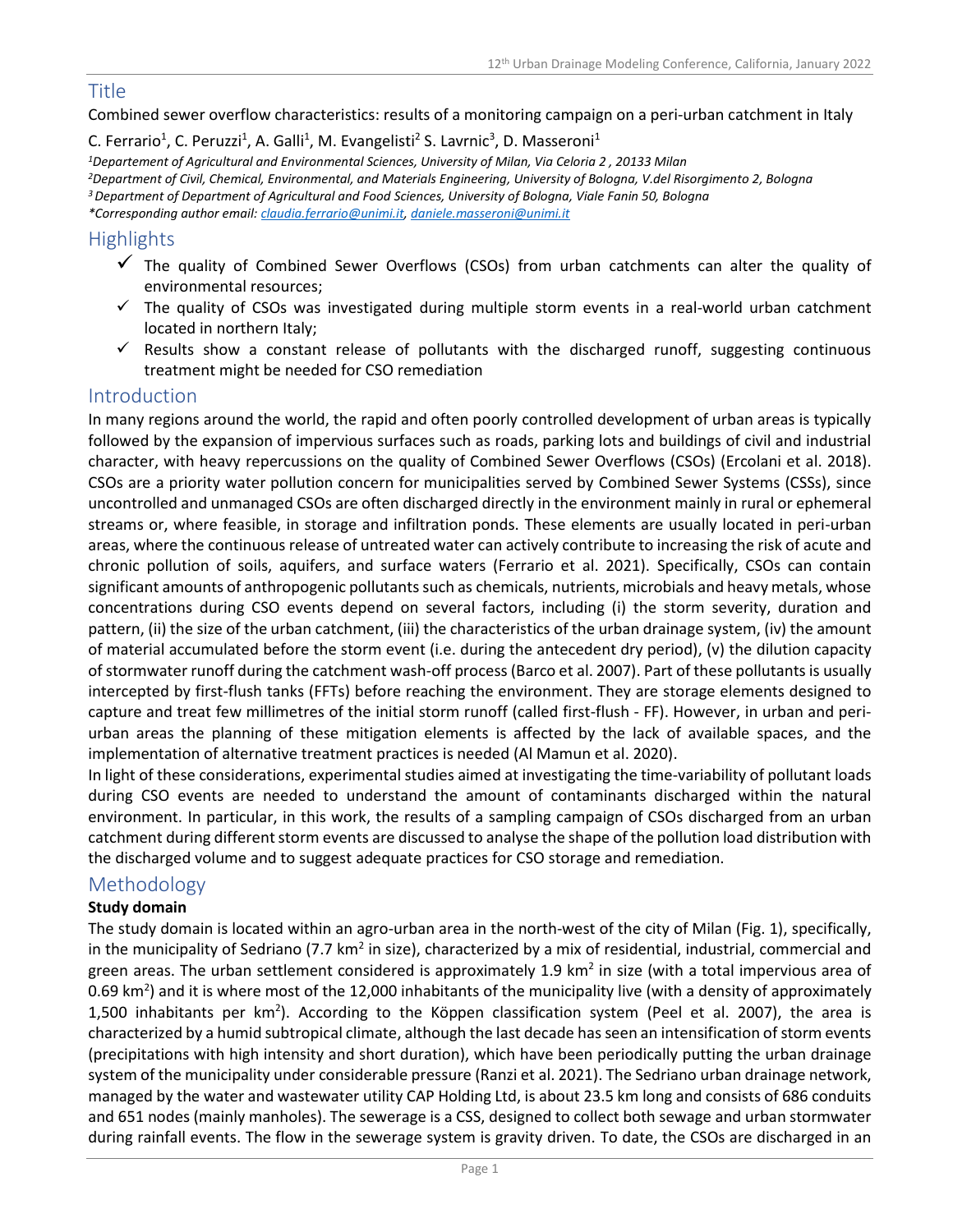

**Fig. 1**. Study domain: the municipality of Sedriano, in the north-west of the city of Milan (Italy)."

infiltration pond of about 5.000  $m^3$  located at the outlet of the urban catchment in an open rural area close to cultivated lands and irrigation canals.

#### **Hydro-meteorological monitoring**

The spillway of the drainage network was monitored in continuous from January 2021 through an area-velocity flow meter with a time resolution of 2 minutes. Rainfall data was collected from the year 2019 (with a time resolution of 10 minutes) at two rain gauges located inside the study domain, approximately 1.5 km from the catchment outlet.

#### **Water quality measures**

An automatic water sampler equipped with 24 bottles was installed at the CSS spillway in January 2021 (monitoring activity still in progress) with the aim to study the water quality during each CSO event across seasons. The sampler was integrated with a float so that the sampling would only take place when CSOs are trigged. The sampling procedure consisted in three steps: the first eight bottles were filled every 2 minutes the second eight every 5 minutes and the last eight every 10 minutes, the goal here being to gain considerable insight on the water quality at the beginning of the overflow. Each bottle was filled with 250 ml of

discharged water, and the canister was delivered to the labs within 4 h from collection. Within a larger project, chemical-physical characteristics of the water samples such as Biological and Chemical Oxygen Demands (BOD and COD, respectively), total suspended solids, nutrients and heavy metals, were evaluated based on different ISO protocols. However, in the present work, only COD and heavy metals (aluminium, iron, copper and zinc) were chosen to characterize the level of inorganic pollution (Barco et al. 2007).

## Results and discussion

Four storm events of different magnitude were recorded at the study site between February and July 2021 and their characteristics are reported in Tab. 1. The maximum rainfall intensity of the storm events ranged from about 9 to 56 mm/h, with a duration between 95 and 120 minutes and depth between 8 and 12 mm. Dry periods lasted from about few hours to 27 days, whereas the recorded CSO volume was between 980 m<sup>3</sup> to 2100 m<sup>3</sup> with maximum flow rate ranging from 470 to 2000 l/s. The time lag between the precipitation peak and CSO peak ranged from 25 to 45 minutes.

| Event<br>no.   | Date                | Rainfall<br>duration [min] | Rainfall<br>depth [mm] | Max rainfall<br>intensity<br>[mm/h] | <b>CSO</b><br>volume<br>[m <sup>3</sup> ] | Max<br>flow<br>rate<br>[1/s] | <b>Time</b><br>lag<br>[min] | Dry period<br>[day] | . .<br><b>Collected</b><br>samples |
|----------------|---------------------|----------------------------|------------------------|-------------------------------------|-------------------------------------------|------------------------------|-----------------------------|---------------------|------------------------------------|
|                | Feb 10th            | 120                        | 8.7                    | 9.6                                 | 981                                       | 476                          | 40                          | 2.9                 | 9                                  |
| $\overline{2}$ | May $1st$           | 110                        | 7.9                    | 25.1                                | 1133                                      | 848                          | 35                          | 17.1                | 6                                  |
| 3              | Jul 4 <sup>th</sup> | 105                        | 14.6                   | 56.4                                | 4754                                      | 2175                         | 25                          | 27.0                | 4                                  |
| 4              | Jul 8 <sup>th</sup> | 95                         | 12.2                   | 31.1                                | 2749                                      | 1318                         | 25                          | 0.86                |                                    |

**Tab 1.** Main characteristics of the storms recorded between February and July 2021 at the study site (Sedriano, north of Italy)**.**

The quality of CSOs during each storm event is reported in Fig. 2, where the normalized cumulative mass of COD and heavy metals (aluminium, iron, copper and zinc) is plotted against the CSO cumulative volume for the four events presented in Tab.1. In all cases, the slope of the mass emission line is very close to 45 degrees for each quality parameter, with a little deviation above the diagonal in the storm event of May 1<sup>st</sup>, where a slight FF occurs especially for the COD parameter. In contrast, on July 8<sup>th</sup> a little deviation below the diagonal is found for COD and zinc in the last part of CSO event. This behaviour might be related to the short dry period which preceded the rainfall event of July 8<sup>th</sup>, which probably completed the catchment wash-off started with the previous rainfall event.